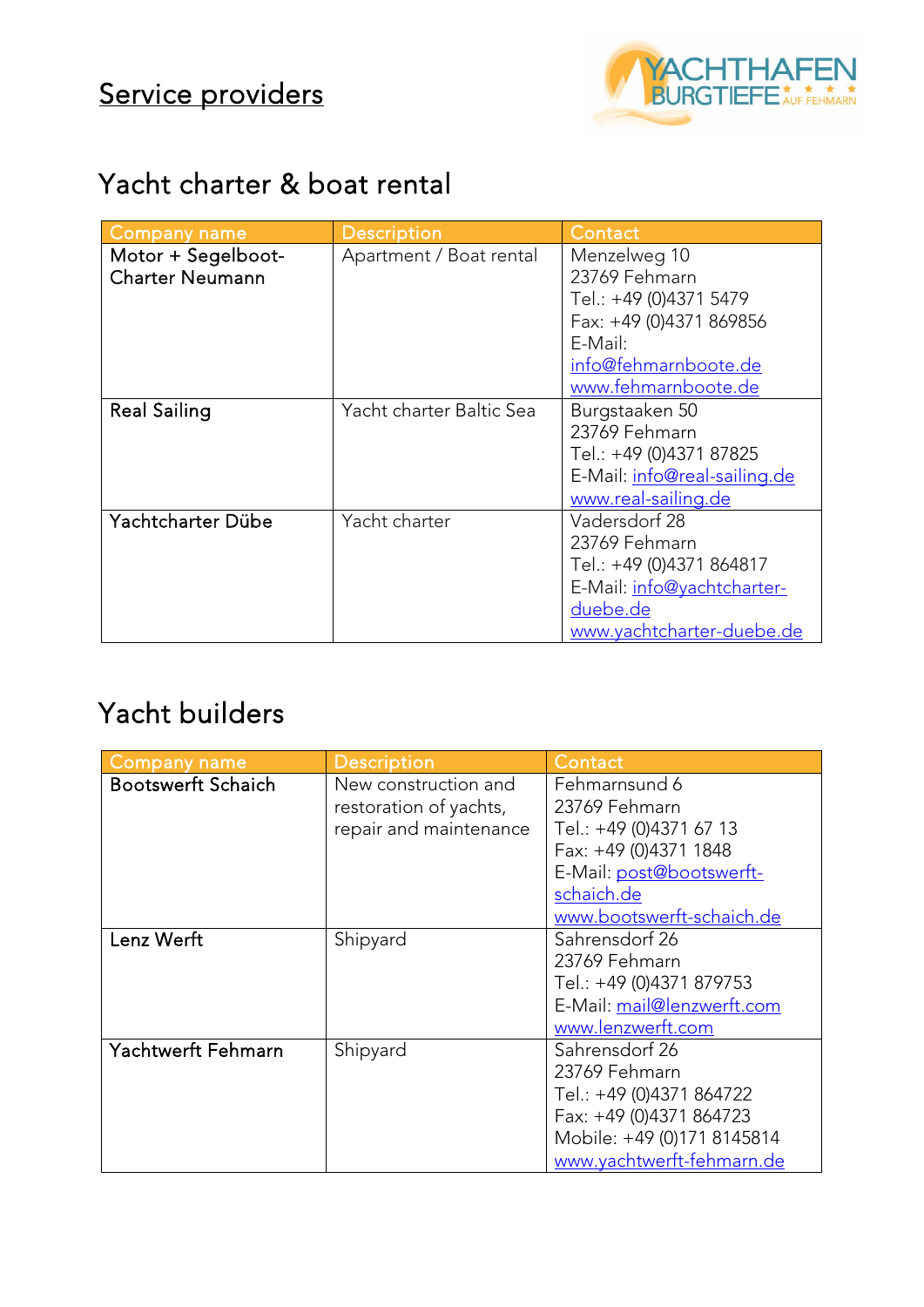# Yacht trading

| <b>Company name</b>       | Description   | Contact                                                                      |
|---------------------------|---------------|------------------------------------------------------------------------------|
| <b>Yachthandel Ostsee</b> | Yacht trading | Holunderweg 3<br>23769 Fehmarn                                               |
|                           |               | Tel.: +49 (0)4371 5982 oder +49<br>(0)4371 5720<br>www.yachthandel-ostsee.de |

# Technical equipment

| <b>Company name</b>                                | <b>Description</b>                                                                                                                                                                                                              | Contact                                                                                                                                                                     |
|----------------------------------------------------|---------------------------------------------------------------------------------------------------------------------------------------------------------------------------------------------------------------------------------|-----------------------------------------------------------------------------------------------------------------------------------------------------------------------------|
| <b>Dirk Hassel Elektronik</b>                      | Yacht electronics, Yacht<br>electrics                                                                                                                                                                                           | Sahrensdorfer Straße 19<br>23769 Fehmarn<br>Tel.: +49 (0)174 4839310                                                                                                        |
| <b>KJS Elektrotechnik</b>                          | Installation/Service: New<br>construction,<br>reconstruction, repairs,<br>maintenance,<br>Sale of products:<br>navigation, radar, plotter,<br>VHF, lighting, switch panel,<br>230 V / 330 V supplies, self-<br>steering systems | Wollinweg 10<br>23769 Fehmarn<br>Tel.: +49 (0)4371 864974<br>Fax: +49 (0)4371 879101<br>E-Mail: Kis-<br>elektrotechnik@arcor.de                                             |
| mare multimedia                                    | Maritime sound, navigation<br>and communication<br>solutions                                                                                                                                                                    | Krumpeterweg 22<br>24558 Henstedt-Ulzburg<br>Tel.: +49 (0)4193 5080141<br>E-Mail: info@mare-multi-<br>media.de                                                              |
| NavExtreme                                         | Sales, installation & repair,<br>On-board computer,<br>notebooks, displays,<br>marine software, GPS<br>systems, AIS, weather<br>receiver, WLAN, UMTS,<br>navigation, satellite TV,<br>power supplies, antennas                  | Süderstraße 3<br>23769 Fehmarn<br>Tel.: +49 (0)4371 6129<br>Fax: +49 (0)4371 9434<br>www.navextreme.de                                                                      |
| Schöning Auto Elektrik<br>GmbH                     | <b>Bosch Service</b>                                                                                                                                                                                                            | Neustädter Straße 16<br>23758 Oldenburg in<br>Holstein<br>Tel.: +49 (0)4361 51220<br>Fax: +49 (0)4361 512290<br>E-Mail: info@ship-car-<br>truck.de<br>www.ship-car-truck.de |
| SE - Yacht- und<br>Motorenservice Stefan<br>Scheut | Engine repairs, engine new<br>installation, yacht<br>electronics, yacht electrics,<br>board heating, production                                                                                                                 | Sahrensdorf 25<br>23769 Fehmarn<br>Tel.: +49 (0)4371 4612<br>Fax: +49 (0)4371 5785                                                                                          |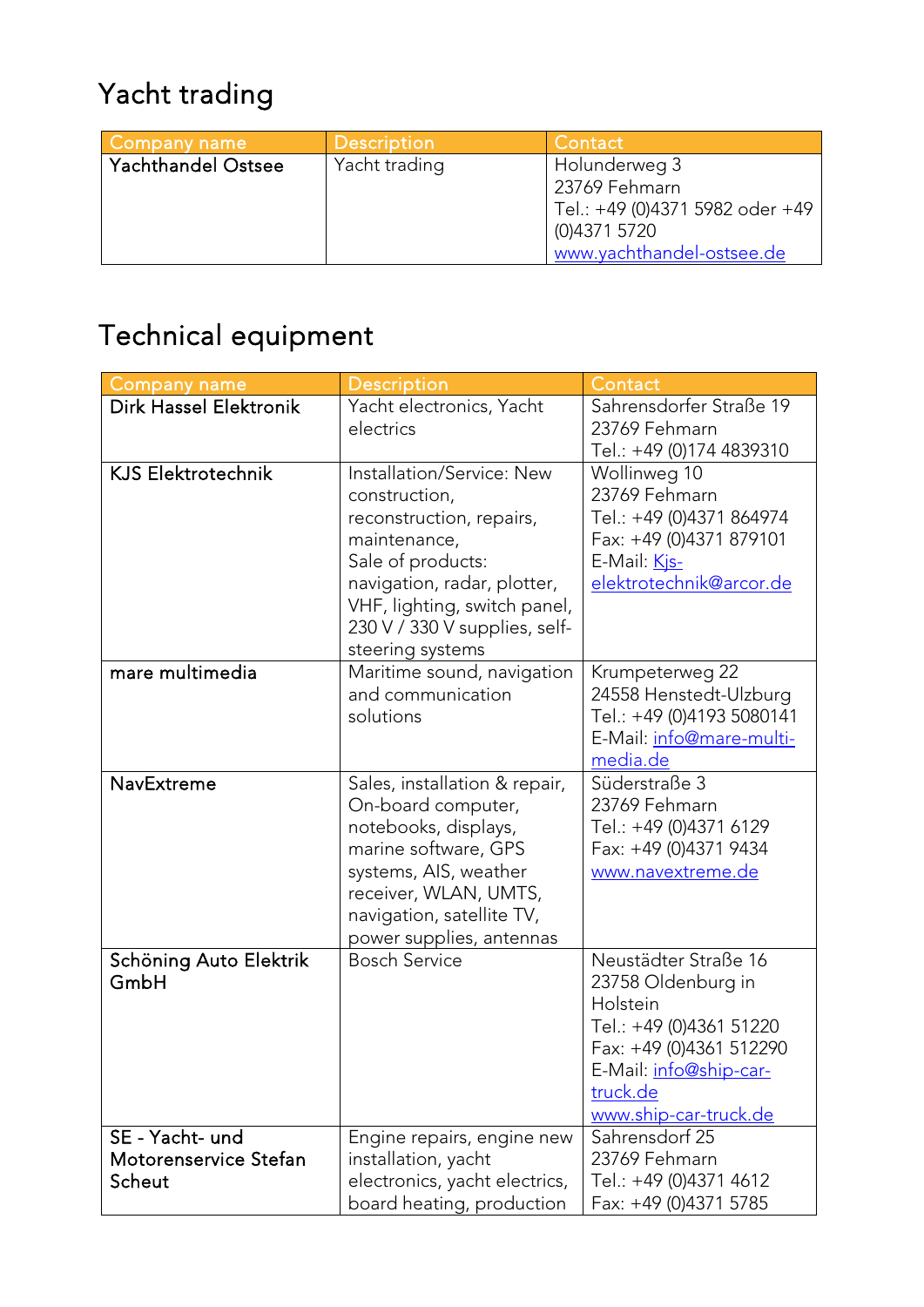|                                      | of stainless steel fittings,<br>installation of bow thruster,<br>rigging, maintenance work,<br>underwater ship renovation | Mobile: +49 (0)171<br>4164612<br>E-Mail: se-yachtservice@t-<br>online.de<br>www.se-yachtservice.de                                                                     |
|--------------------------------------|---------------------------------------------------------------------------------------------------------------------------|------------------------------------------------------------------------------------------------------------------------------------------------------------------------|
| Yachttechnik auf<br>Fehmarn          | Authorized Volvo Penta<br>Center                                                                                          | Grüner Weg 57<br>23769 Fehmarn<br>Tel.: +49 (0)4371 86120<br>Fax: +49 (0)4371 861230<br>E-Mail:<br>mail@yachttechnik-<br>fehmarn.de<br>www.yachttechnik-<br>fehmarn.de |
| <b>Yachttechnik Frank</b><br>Schmidt | Maintenance and repair of<br>marine engines and more                                                                      | Hafenstraße 67<br>23769 Fehmarn<br>Tel.: +49 (0)4371 4716<br>Fax: +49 (0)4371 47 26                                                                                    |

## Sailmaker

| <b>Company name</b> | <b>Description</b>                                                                                               | Contact                                                                                                                                                          |
|---------------------|------------------------------------------------------------------------------------------------------------------|------------------------------------------------------------------------------------------------------------------------------------------------------------------|
| <b>MJOS Fehmarn</b> | Sail sales, surf services,<br>tarpaulins, rigging experts,<br>dry cleaners, sailing service,<br><b>BLONDBags</b> | Burgstaaken 50<br>23769 Fehmarn<br>Tel.: +49 (0)4371 8888952<br>Fax: +49 (0)4371 8888954<br>E-Mail: info@oleu-<br>fehmarn.de<br>www.mjos-fehmarn.de              |
| OLEU-Segel GmbH     | Sailmaker                                                                                                        | Jachthafen-Promenade 3<br>23774 Heiligenhafen<br>Tel.: +49 (0)04362 900144<br>Fax: +49 (0)04362 900149<br>E-Mail: info@oleu.de<br>www.oleu.de                    |
| Sailmaker Larsens   | Sails, Covers, Bags,<br>Sailware                                                                                 | Burgstaaken 39<br>23769 Fehmarn<br>Tel./Fax: +49 (0)4371 4051<br>Mobile: +49 (0)171<br>5792494<br>E-Mail:<br>lars@sailmakerlarsens.de<br>www.sailmakerlarsens.de |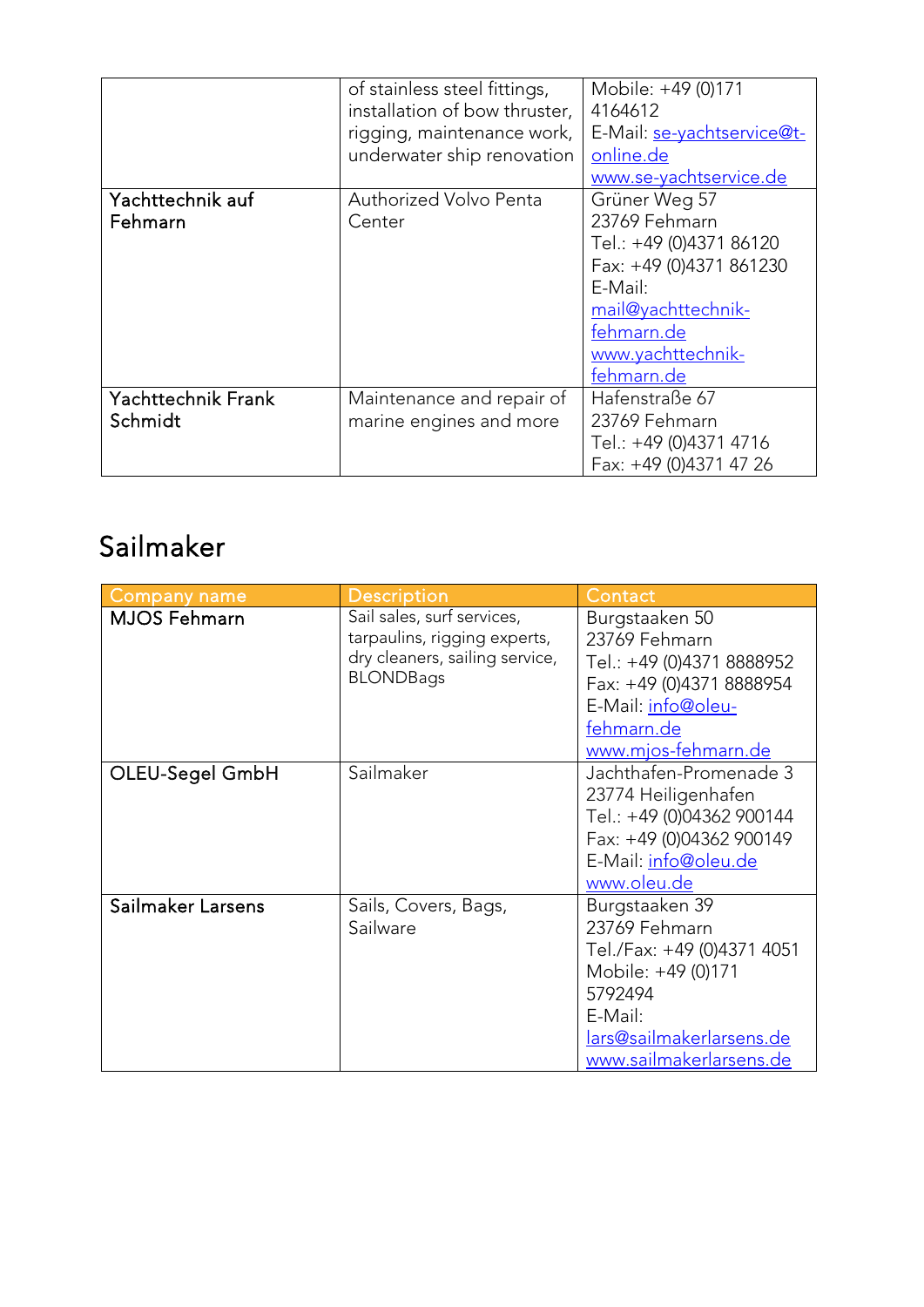# Equipment & Accessories

| <b>Company name</b>   | <b>Description</b>         | Contact                              |
|-----------------------|----------------------------|--------------------------------------|
| Baltic Kölln Fehmarn  | Equipment &                | Burgstaaken 50                       |
| GmbH                  | Accessories, Winter        | 23769 Fehmarn                        |
|                       | Storage, Boat Crane        | Tel.: +49 (0)4371 3151               |
|                       |                            | Fax: +49 (0)4371 9851                |
|                       |                            | E-Mail: info@baltickoelln.de         |
|                       |                            | www.baltickoelln.de                  |
| Mastenservice Fehmarn | Maintenance and care       | Ulrich Koch                          |
|                       | of masts of all kinds      | Norderend 2d                         |
|                       |                            | 23769 Fehmarn                        |
|                       |                            | Tel.: +49 (0)171 7250995             |
| Nordmast-Service      | Maintenance and care       | Gustav-Friedrich-Meyer-Str. 2        |
| GmbH                  | of masts of all kinds      | 23684 Pönitz-Scharbeutz              |
|                       |                            | Tel.: +49 (0)4524 701219             |
|                       |                            | Fax: +49 (0)4524 701227              |
|                       |                            | Mobile: +49 (0)157 33572325          |
|                       |                            | E-Mail: info@nordmast-               |
|                       |                            | service.de                           |
|                       |                            | www.nordmast-service.de              |
| Rigg & Deck           | Rigging, Ropes, Deck       | Hafenstraße 69                       |
|                       | Equipment, Yacht           | 23769 Fehmarn                        |
|                       | Service                    | Tel.: +49 (0)4371 879286             |
|                       |                            | Mobile: +49 (0)172 2138816           |
|                       |                            | E-Mail: <i>info@rigg-deck.de</i>     |
|                       |                            | www.rigg-deck.de                     |
| Rolf Wellendorf       | Fire protection, safety,   | Meeschendorf 29                      |
| Feuerschutz und       | fire prevention            | 23769 Fehmarn                        |
| Sicherheit            |                            | Tel.: +49 (0)4371 869491             |
|                       |                            | Fax: +49 (0)4371 869492              |
|                       |                            | Mobile: +49 (0)173 6229461           |
|                       |                            | E-Mail:                              |
|                       |                            | rolf.wellendorf1@web.de              |
| Sörens Niroservice    | V2A / V4A custom-made      | Neuratjensdorfer Weg 71              |
|                       | bow and stern baskets      | 23774 Heiligenhafen                  |
|                       |                            | Tel.: +49 (0)4362 2877               |
|                       |                            | Fax: +49 (0)4362 6033                |
|                       |                            | Mobile: +49 (0)176 2161396           |
|                       |                            | <u>info@niroservice.de</u>           |
| Stoffwechsel          | Textile yachting           | Osterstraße 12<br>23769 Fehmarn      |
|                       | facilities, Boat cushions, |                                      |
|                       | mattresses, Foam in a      | Tel.: +49 (0)4371 87311              |
|                       | large selection,           | Fax: +49 (0)4371 879056              |
|                       | upholstery, window         | E-Mail:                              |
|                       | decorations, Insect and    | <u>info@stoffwechsel-gollnick.de</u> |
|                       | sunscreen, darkening       |                                      |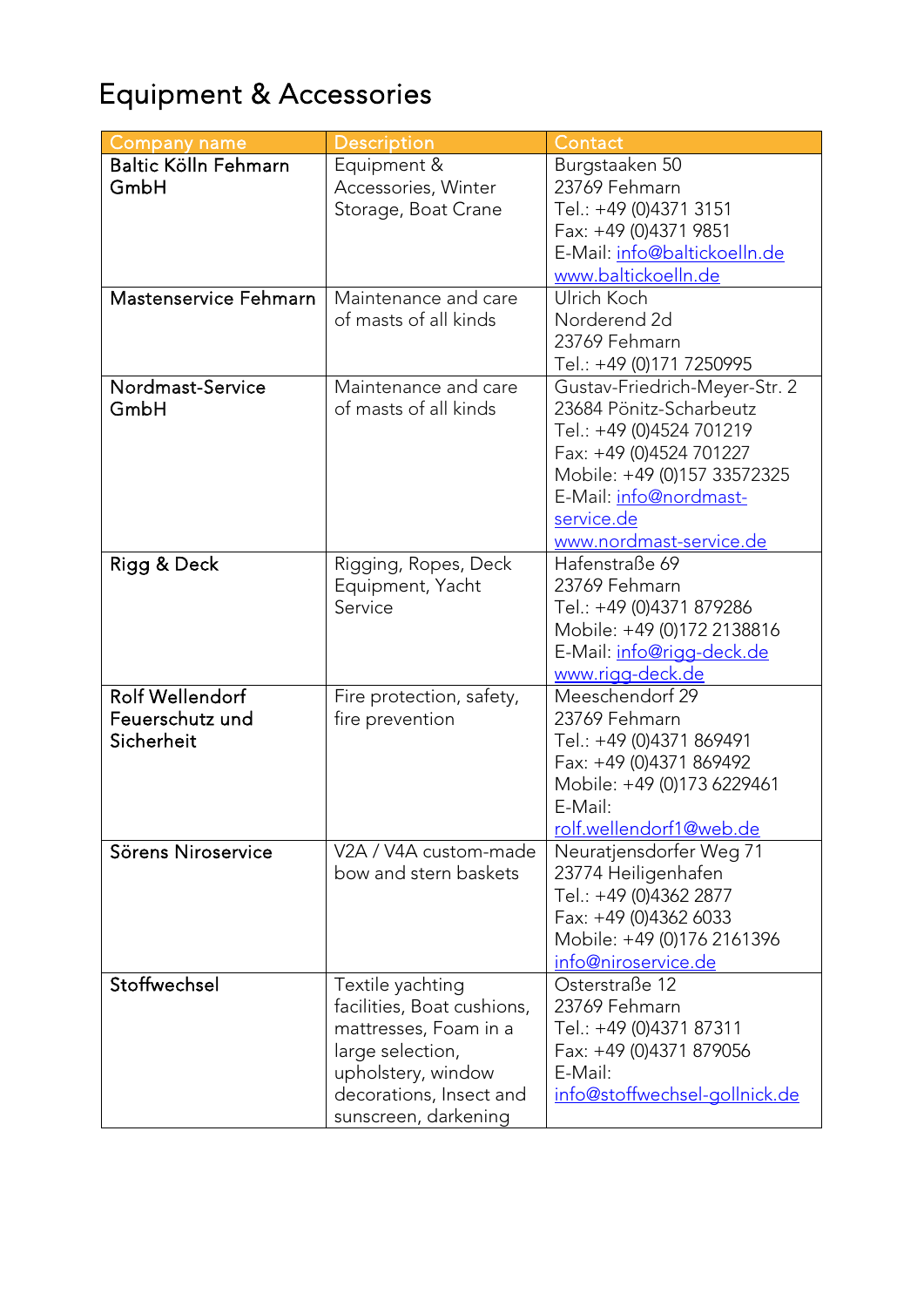## Boat storage

| <b>Company name</b>      | Description          | Contact                         |
|--------------------------|----------------------|---------------------------------|
| <b>ENRIS GmbH</b>        | Winter storage /     | Sahrensdorf 25                  |
|                          | Apartments           | 23769 Fehmarn                   |
|                          |                      | Tel.: +49 (0)4371 3200          |
|                          |                      | Fax: +49 (0)4371 9372           |
|                          |                      | E-Mail: info@yachtlager.de      |
|                          |                      | www.yachtlager.de               |
| Hallenwinterlager        | Boat storage /       | Dorfstraße 13                   |
| <b>Henning Claussen</b>  | Accommodation        | 23769 Fehmarn                   |
| GmbH & Co. KG            |                      | Tel.: +49 (0)173 6210135        |
|                          |                      | E-Mail:                         |
|                          |                      | webmaster@hallenwinterlager.de  |
|                          |                      | www.hallenwinterlager.de        |
| Kölln Yachtwinterlager   | Boat storage, yacht- | Burgstaaken 50                  |
| $Ug + Co$ KG             | and boat equipment,  | 23769 Fehmarn                   |
|                          | bunkering station    | Tel.: +49 (0)4371 3151          |
|                          |                      | E-Mail: info@baltic-koelln-     |
|                          |                      | fehmarn.de                      |
|                          |                      | www.baltic-koelln-fehmarn.de    |
| Mittelhof Höper          | Boat storage /       | Mittelhof 1                     |
|                          | Accommodation        | 23769 Fehmarn                   |
|                          |                      | Tel.: +49 (0)4372 291           |
|                          |                      | Fax: +49 (0)4372 8118           |
|                          |                      | E-Mail: info@mittelhof-         |
|                          |                      | hoeper.de                       |
|                          |                      | www.mittelhof-hoeper.de         |
| <b>Weilandt GmbH</b>     | Winter storage,      | Hafenstraße 2                   |
|                          | shipyard, yacht      | 23769 Fehmarn                   |
|                          | accessories          | Tel.: +49 (0)4371 6679 or 3833  |
|                          |                      | Fax: +49 (0)4371 87595 or 2274  |
|                          |                      | E-Mail: weilandt-winterlager@t- |
|                          |                      | online.de                       |
|                          |                      | www.weilandt-winterlager.de     |
| Winterlager Dirk Stiehr  | Boat storage         | Sahrensdorf 26                  |
| Unternehmergesellschaf   |                      | 23769 Fehmarn                   |
| t (haftungsbeschränkt) & |                      | Tel.: +49 (0)4371 9291          |
| CO. KG                   |                      | Fax: +49 (0)4371 9269           |
|                          |                      | E-Mail:                         |
|                          |                      | stiehr@yachtwinterlager.de      |
|                          |                      | www.yachtwinterlager.de         |